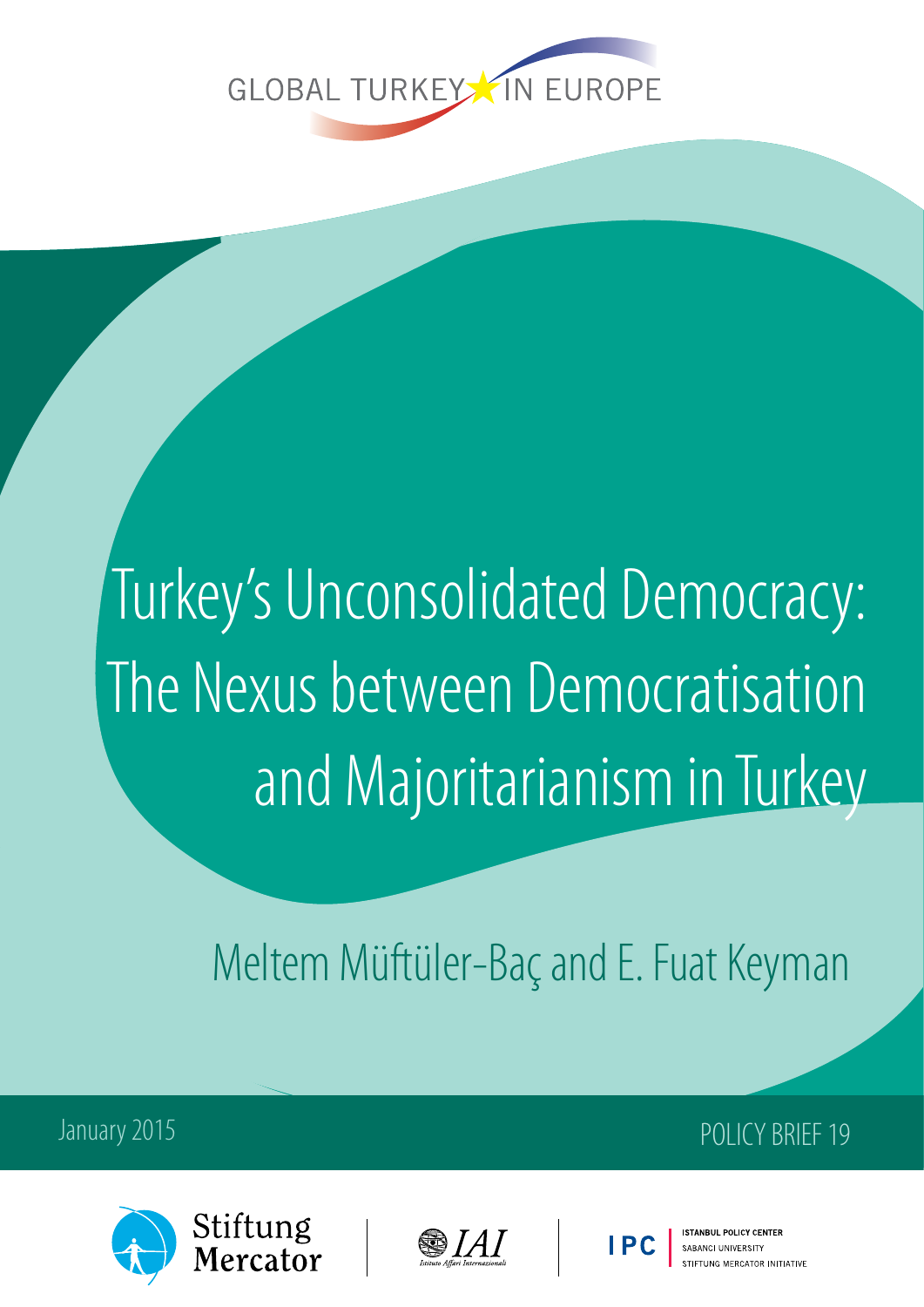

## Turkey's Unconsolidated Democracy: The Nexus between Democratisation and Majoritarianism in Turkey

### Meltem Müftüler-Baç and E. Fuat Keyman\*

#### Abstract

A new era in Turkish politics seemed to have launched in 2002 when the Justice and Development Party (AKP) first came to power and has since then steadily increased its electoral support becoming the dominant party in Turkish politics. While multiple political and legal reforms were adopted under its rule, the systemic deficiencies in Turkish politics have, nonetheless, slowly crept up. This policy brief argues that the Turkish democratic consolidation process is impacted by the systemic tendencies of "dominant party" politics, a democratic disconnect within the Turkish society, a weak system of checks and balances, and, most importantly, an inherent intolerance of diversity and plurality. It is in light of these systemic deficiencies that the process of Turkish democratic consolidation is turning into a majoritarian authoritarianism.

Turkey has suffered from a highly turbulent democratisation process in the past 70 years, ever since the transition to multi-party politics in 1946.

It has undergone three military take-overs, periods of one party authoritarianism, military rule, and severe restrictions on freedom of speech, expression, and association. A new era in Turkish politics seemed to have launched in 2002, when the Justice and Development Party (AKP) first came to power with 34.7 percent of the votes. AKP was re-elected in 2007 with 47 percent of the vote, and in the 2011 general elections received 50 percent of the vote with almost 90 percent of the electorate going to the polls. Since 2002, the AKP has steadily increased its electoral support and become the dominant party in Turkish politics. While multiple political and legal reforms were adopted under its rule, and accession negotiations with the European Union commenced in 2005, the systemic deficiencies in Turkish

*\* Meltem Müftüler-Baç is Professor of International Relations and Jean Monnet Chair at Sabancı University, Istanbul. Emin Fuat Keyman is Director of the Istanbul Policy Center (IPC) and Professor at Sabancı University.*

politics have nonetheless slowly crept up. Since 2013, the political developments in Turkey point to a nexus between democratic consolidation and Turkey's systemic deficiencies. Specifically, we argue in this paper that the Turkish democratic consolidation process is impacted by the systemic tendencies of "dominant party" politics, a democratic disconnect within Turkish society, a weak system of checks and balances, and, most importantly, an inherent intolerance for diversity and plurality. It is in light of these systemic deficiencies that the process of Turkish democratic consolidation has unexpectedly turned into majoritarian authoritarianism.

#### The Dominant Party System

In our previously published work on Turkish democracy,**<sup>1</sup>** we posed a critical question as to whether *democratic consolidation would be possible under a dominant party*. Our analysis of the 2011 Turkish general elections pointed to the emergence of "a pattern of dominance" established through the AKP's consecutive electoral victories since 2002. After receiving around 50 percent of popular support and its sixth consecutive electoral victory, the AKP had become the "dominant party" in Turkish politics by 2011; however, the political opposition remained weak and scattered. It is precisely this combination of a dominant party with a weak opposition that lies at the heart of the democratic consolidation challenges in Turkish politics. In the near future, there seems to be relatively little possibility of an alteration in these political balances. Thus, the critical question remains whether democratic consolidation in Turkey will be possible in a situation where the political dynamics are shaped by a dominant party facing a weak opposition.

<sup>1</sup> Meltem Müftüler-Baç and E. Fuat Keyman, "The Era of Dominant-Party Politics", in *Journal of Democracy*, Vol. 23, No. 1 (January 2012), p. 85-99.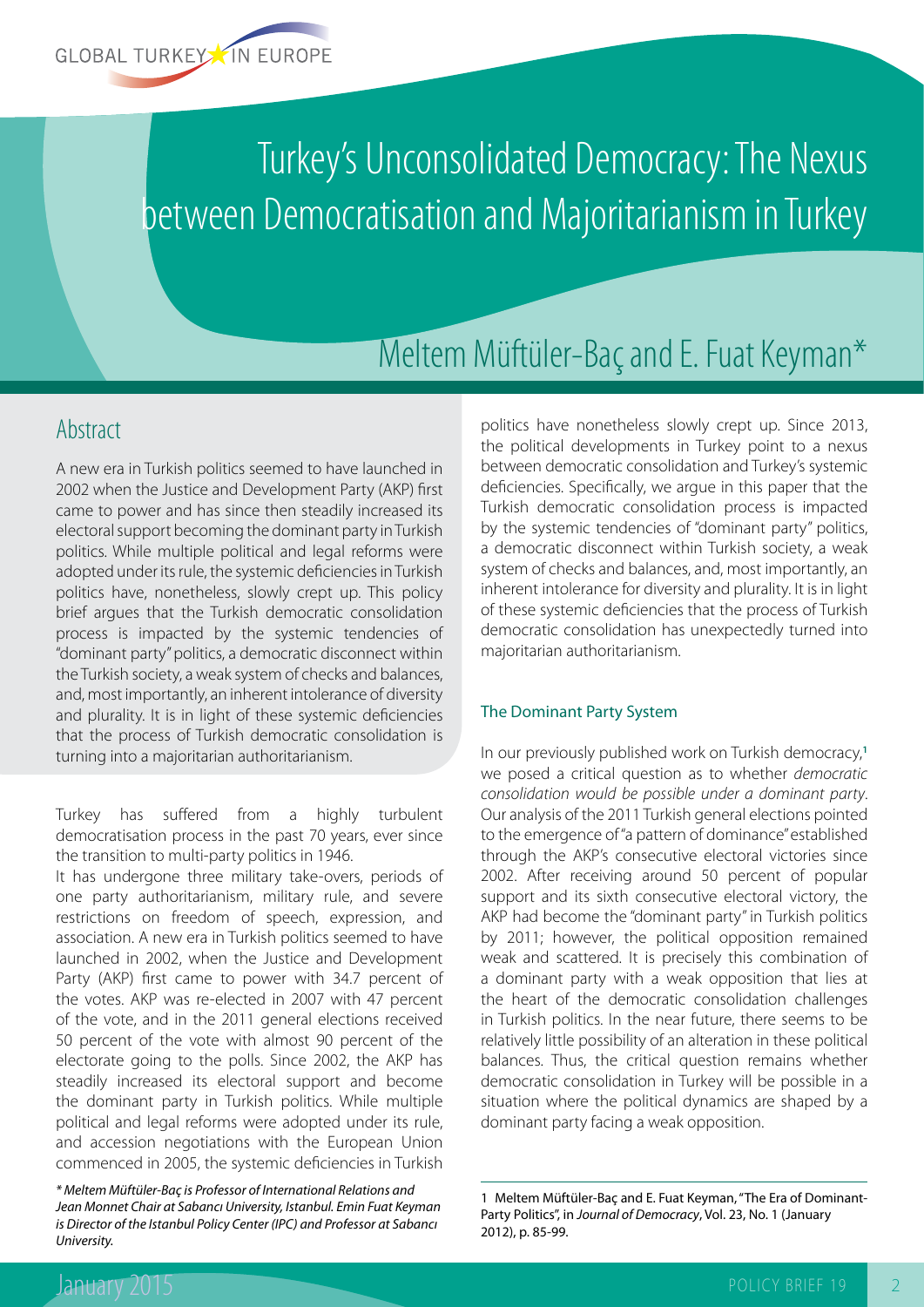In the most recent elections in 2014 – the local elections on 30 March and the Presidential elections on 10 August – the AKP succeeded in further cementing its dominant party position. There is very little reason to suspect a change in this position in the coming general elections set to take place in June 2015. As the AKP has strengthened its dominant party position, Turkey's rankings in the democracy, rule of law, and rights and freedoms indexes have steadily declined. For example, by 2014, Turkey had slid down in the freedom of press rankings to the 154th place out of 180 countries.**<sup>2</sup>** Similarly, the *Freedom House* reports on Turkey list the country as partly free, receiving 3.5 out of 7 in the freedom ranking, 4 out of 7 in civil liberties, and 3 out of 7 in political rights, while its press is ranked as not free.**<sup>3</sup>** In the freedom, civil liberties, and press freedom rankings, *Freedom House* detects a downward trend in Turkey since 2013. As a result, it is possible to witness that instead of paving the way for democratic consolidation, the dominant party rule seems to have led to a weakening of democracy in Turkey. Turkish democracy is still a "partial, limited, or hybrid democracy with authoritarian tendencies".**<sup>4</sup>** It looks as if Turkish democracy has drifted towards majoritarianism with authoritarian tendencies rather than towards liberal democracy.

While Turkish democracy remains far from consolidated, it is interesting to note that the Turkish economy is performing relatively better, especially in light of the serious global economic crisis. The Turkish government also took a leap forward with the adoption of a new peace process that aimed at ending the armed conflict with the Kurdish Workers' Party (PKK), and opened up a public space for reconciliation with the Kurdish population in Turkey. If the AKP government succeeds in resolving the Kurdish issue, this would without a doubt eliminate a major hurdle to the process of democratic consolidation in Turkey. However, neither Turkey's relatively good economic performance nor the Kurdish peace process have so far yielded any positive results for democratisation.

#### The Downturn in Turkish Democracy

Even before 2011, there were already visible cracks in Turkish politics under AKP rule – namely, the Ergenekon and Balyoz cases in 2008 and 2009 in which several prominent journalists, high-ranking generals, and civil society organisations were accused of and detained for planning an alleged military takeover against the AKP.

2 Reporters Without Borders, *World Press Freedom Index 2014*, January 2014, <http://rsf.org/index2014/en-index2014.php>.

3 Freedom House, "Turkey", in *Freedom in the World 2014*, January 2014, [https://freedomhouse.org/report/freedom-world/2014/](https://freedomhouse.org/report/freedom-world/2014/turkey-0) [turkey-0](https://freedomhouse.org/report/freedom-world/2014/turkey-0).

4 E. Fuat Keyman and Sebnem Gumuscu, *Democracy, Identity and Foreign Policy inTurkey. Hegemony Through Transformation*, Basingstoke and New York, Palgrave Macmillan, 2014.



#### Istanbul, June 2013: Protesters shout slogans during anti-government protests at the Taksim Square. Photo: AP/Thanassis Stavrakis.

As a result, the AKP government found itself to be at the centre of an ill planned purge of those in opposition to its rule. The accused in both cases faced length prison sentences without formal arraignments, yet by 2013 the evidence turned out to be largely manufactured. The breaking point for democratic consolidation came in December 2013 when the political struggles in Turkey took an unexpected turn, specifically with the "corruptioncoup debate" that has dominated the Turkish political debates. On 17 December 2013 a number of AKP officials along with the sons of prominent cabinet ministers were taken into custody, facing massive corruption allegations. This constituted the first major challenge to the AKP's rule since the 2008 closure case in the Constitutional Court. In response to these allegations, the AKP and its supporters claimed that the government was under attack from forces within "the deep state" that aimed at overthrowing the AKP from power and removing its leader Erdoğan from politics. This was framed as a threat to the legitimate and elected government, and also to Turkey's security.

As a result, the AKP government responded strongly to what it perceived as attacks against its rule originating from the judicial and police circles, specifically reacting with the adoption of a number of strong measures even though these measures risked suspending democracy and rule of law. The harshness of the AKP's response to the December 2013 accusations was thus a turning point in Turkish democracy, leading to the adoption of new legal changes that both curtailed freedom of expression and threatened the separation of powers in the country by increasing executive control of the judiciary. The closure cases against Twitter and YouTube in 2014 were particularly low points in Turkish democracy, clearly marking the increased intolerance in the country for free speech. Claimed Erdoğan, "We'll eradicate Twitter. I don't care what the international community says."**<sup>5</sup>** These developments since 2013 lead us to argue that Turkey seems to be increasingly moving away from the tenets of

<sup>5</sup> Terrence McCoy, "Turkey bans Twitter, and Twitter explodes", in *The Washington Post*, 21 March 2014, [http://wapo.st/OGA3Eb.](http://wapo.st/OGA3Eb)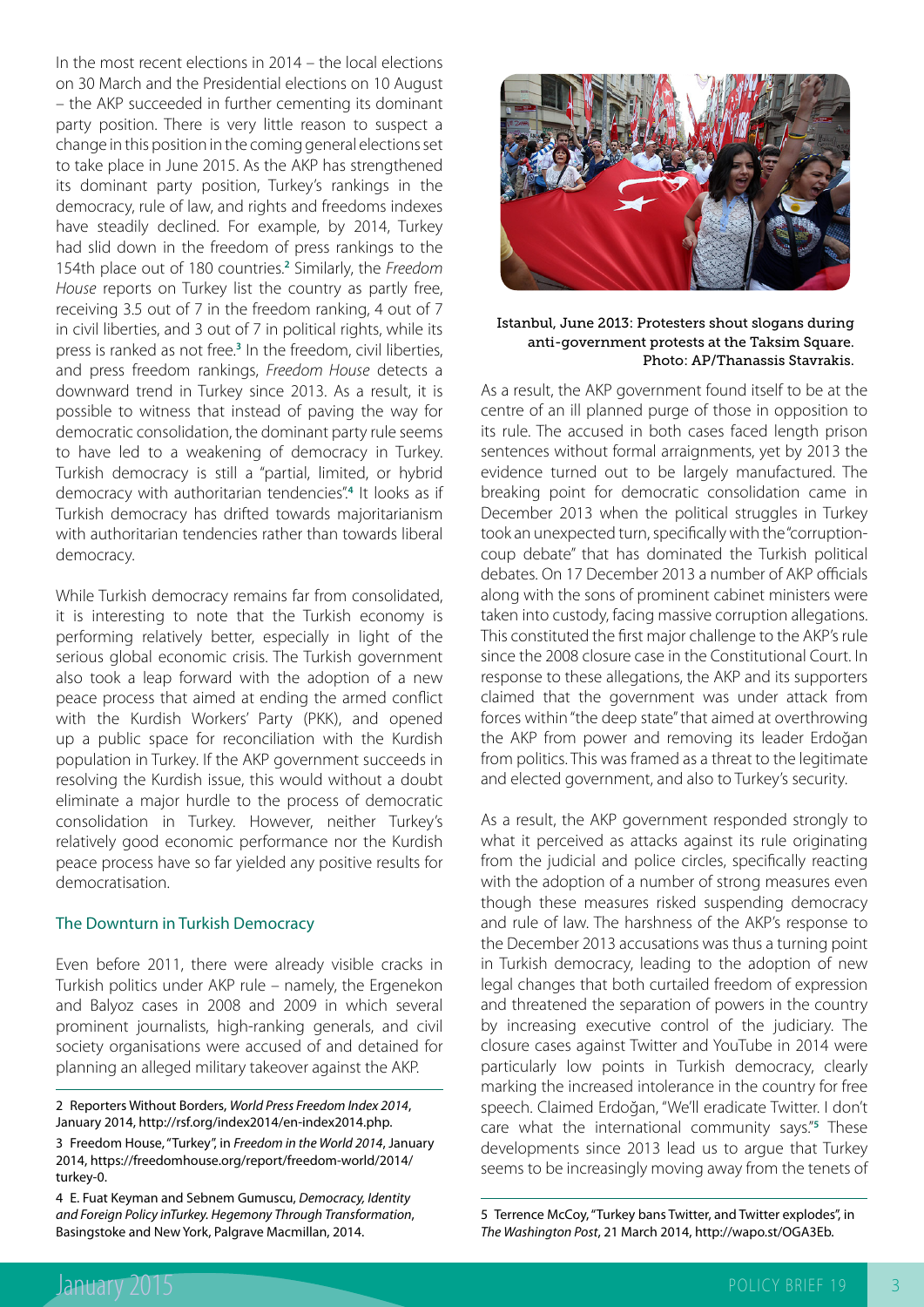liberal democracy, partly as a response to the numerous challenges in its democratic consolidation.

When these restrictions on freedom of speech were established, a group of observers of Turkish politics saw this weak democracy performance of the dominant party as temporary and conjectural. Accordingly, their expectation was that once the existentialist threat is overcome, the government will return to its reformist path, and adopt the necessary steps for the revitalisation of democratic principles. In contrast, another group consisting of the followers of Fethullah Gülen as well as the main opposition parties tended to perceive these measures as driven by the AKP government's attempt to cover up the corruption charges. The AKP government itself is seen as the main reason for the increasing authoritarianism and the drift from democracy. As a result, there seems to be two different political discourses poised at different ends of the spectrum, and this bifurcation of the political debate through the "coup" versus "corruption" allegations needs to be taken seriously. Without any doubt, this increased bifurcation and subsequent political polarisation in Turkey has damaged democratic consolidation and rule of law, but most importantly the culture of living together in Turkey.

With the regression of Turkish democracy, the suspension of rule of law, and the contraction in the area of rights and freedoms, the most important structural problem in Turkish politics has become visible. As a result, we suggest that the democratic disconnect under the dominant party system in Turkey is tied to an underlying set of structural and institutional factors. Specifically, the weak system of "checks and balances" is the most important structural problem in the Turkish political system. It is the interplay of the dominant party rule combined with an ineffective system of checks and balances that poses the most significant challenge to democratic consolidation in Turkey. This systemic-structural problem of the lack of checks and balance mechanisms, combined with a culture of curtailing arbitrary rule, explains not only the peculiarity of the Turkish dominant party experience visà-vis those of the Japanese, Swedish, and Italian examples, but also how Turkish democracy has drifted towards majoritarian authoritarianism.

#### The Systemic Failures: Checks and Balances

Since democratic consolidation under a dominant party requires an effective and efficient system of checks and balances, this is where the main reasons for and possible solutions to the democratic disconnect lie. Let us clarify what we mean by the (weak) system of checks and balances. First, we accept that democracy requires free and fair elections without which democracy is not possible. Yet this is only a necessary pre-condition for the

transition to democracy, and not sufficient on its own for democratic consolidation. To sustain, consolidate, and deepen democracy, durable institutions which perform the function of checking and balancing each other is an absolute must. These institutions operate within the political spheres both horizontally and vertically. Specifically, four institutions are of utmost importance for democratic consolidation: horizontally, "the separation of powers," specifically whether there is an "equal distribution of powers" between the executive, the legislative, and the judiciary; "the independence of the judiciary," which is particularly important in order to prevent an "over-politicisation of the judiciary" or, related to that, the "judicialisation of democracy"; vertically, "the centralisation-decentralisation nexus," or the extent to which the system of governance is carried out by strong and effective decentralisation mechanism and norms; and, finally, "equal citizenship," which can be seen as equality within diversity in terms of the equal implementation of citizenship rights and freedoms, while recognising diverse cultural identity claims and demands of heterogeneous population. It is along these four institutional dimensions that the main challenges to democratic consolidation in Turkish democracy can be found.

While free and fair elections constitute a necessary but not a sufficient condition for democratic consolidation, it is the inclusive institutionalisation of democracy through horizontal and vertical checks and balances that sustains and guarantees democracy even under a dominant party. Without these checks and balances, the possibility of the majoritarian reconfiguration of power, albeit legitimised through elections, appears to be likely, even desirable. This also helps explain why Turkish democracy has regressed over time even though the AKP government performed relatively well in responding to the global economic crisis, and in initiating the peace process with Kurds.

This brief analysis aims to look at these challenges, ranging from freedom of the press and rule of law to separation of powers and independence of the judiciary. An important concern is with regards to the political rhetoric in the country, in particular the political declarations by the highest-ranking officials in Turkey that reflect a strong style of authoritarianism. While the political rhetoric is increasingly exclusionary, alienating portions of the public that did not vote for the AKP or for President Erdoğan in the presidential elections, it also creates a hostile political environment of intensified political polarisation.

This, in turn, erodes the very basis of a liberal democracy. This paper rests on the notion that the acceptance of pluralism and the inclusion of these different social and political groups in the political debate for the generation of a political consensus is an essential characteristic of liberal democracies. This is precisely what is lacking in the Turkish context. In other words, an ongoing challenge in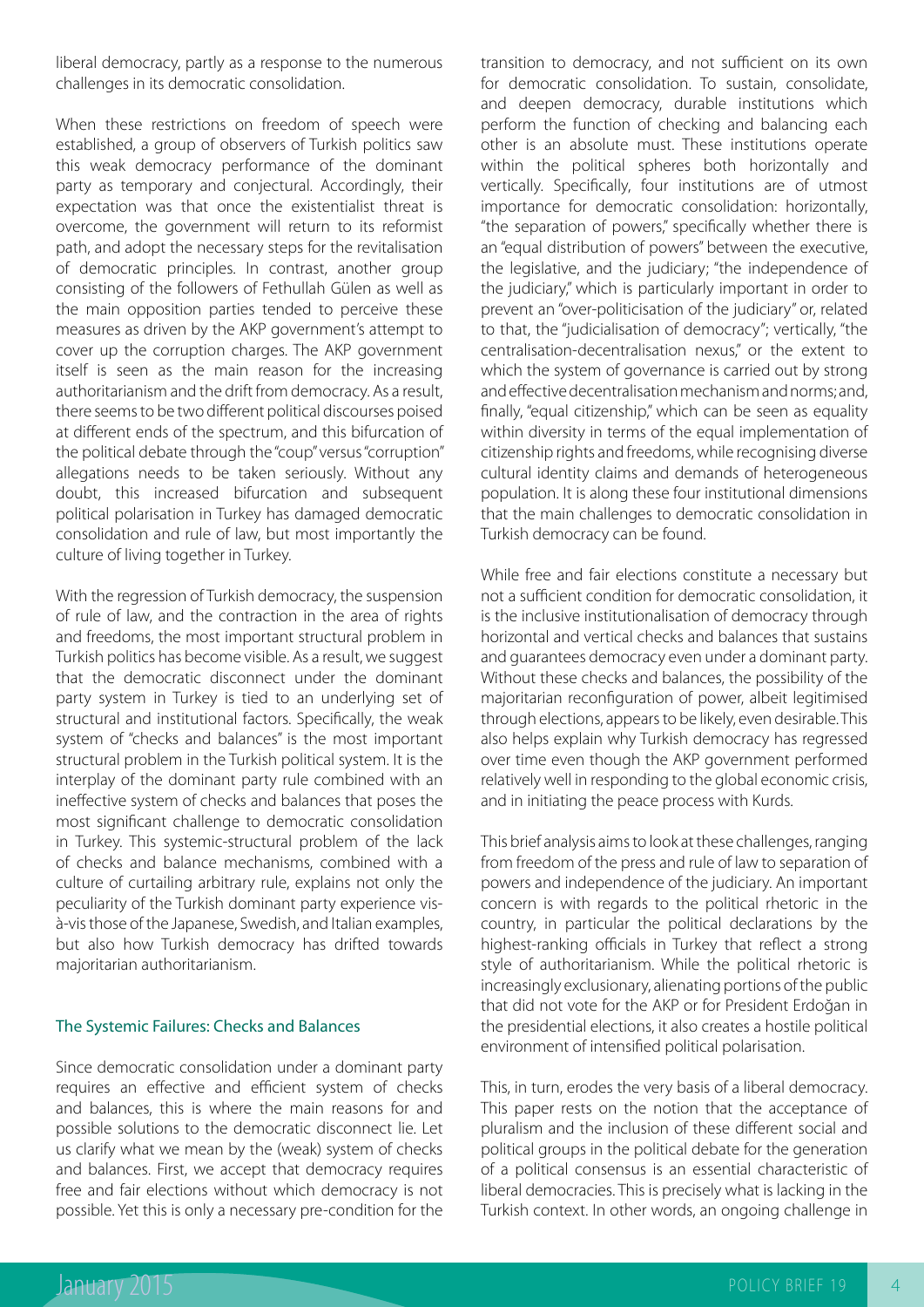the Turkish democratisation process is the emergence of a pluralistic society. Yet this is no easy feat. It requires an inherent acknowledgement that multiple social and political groups have the right to exist irrespective of their political positions. What is more, the legal structure should be such that it allows them to voice their opinions without any restrictions or fear of prosecution. However, a major obstacle that makes this impossible to attain in the Turkish context is the lack of tolerance for diversity.

We need to note here that a lack of tolerance for diversity is not an ailment that characterises only the current government, but is a deeply rooted ailment in Turkish society in general. A socio-political group that finds itself holding the reins of political power becomes adamant in eliminating all forms and voices of dissent. This was the case with the previous political actors who at best shunned out the voices of groups with different religious affiliations, ideologies, or ethnic backgrounds, and at worst suppressed them heavily. It was hoped that this tendency to suppress dissident opinions would be foregone once and for all when the AKP was elected to power in 2002. This was hardly surprising as the AKP's promise in its early years was to democratise Turkey, foster a pluralist society, and eliminate all forms of oppression in Turkish society. This is also why the AKP's foreign policy goal of accelerating the Turkish accession process to the European Union was credible in the eyes of observers of Turkish politics.

Unfortunately, the current political situation in Turkey leaves a lot to be desired in the acceptance of tolerance for diversity and dissent. So, why is tolerance for diversity and acceptance of dissenting voices, and the subsequent emergence of a pluralistic society, so problematic in Turkey? Ultimately, the challenges to Turkish democracy cannot be solely understood as driven by the individual characteristics of the current leadership, but need to be perceived within the context of larger systemic factors. In other words, it is precisely because the Turkish political system is characterised by low tolerance for diverse views and a tendency to suppress dissenting voices that Turkish political leaders with authoritarian leanings are able to take advantage of these systemic attributes to voice their own repressive rhetoric. Hence, even when there is a change in political leadership, there is relatively little change in terms of political repression. The only change seems to be the political affiliations of those in power versus those in opposition. This brings us to the ultimate question: if a new social contract on these issues is possible, would that then address the main challenges in Turkish democratic consolidation?

#### Conclusion

This is precisely where the European Union's role becomes critical. Even though relations are bleak now, the process of negotiations is still on track. The EU's role and anchor still matters for the Turkish political reformers who would like to see their country as a liberal democracy. However, Turkey's relations with the European Union reached a crossroads in 2014. Despite Turkey's ongoing negotiations since 2005 for EU membership, the EU's influence on Turkish politics is in decline. In an unprecedented fashion, Turkey is perceived as a candidate country that is increasingly moving away from the EU's political norms while paradoxically negotiating for accession to the EU. The crossroads for Turkey and the EU was further highlighted on 15 December 2014 when Turkish President Recep Tayyip Erdoğan declared "We have no concern about what the EU might say, whether the EU accepts us as members or not […] The EU should mind its own business."**<sup>6</sup>** This declaration was a response to the joint statement issued by EU High Representative Federica Mogherini and Enlargement Commissioner Johannes Hahn criticising the arrests of multiple journalists on 14 December 2014 as "incompatible with the freedom of media, which is a core principle of democracy."**<sup>7</sup>**

It seems like what began with high hopes for Turkish democratic consolidation through the EU's political conditionality has turned out to be a bitter process that left both parties highly frustrated. This is surprising as Turkey's accession talks with the European Union since 2005 provided the country with a chance to consolidate its democracy and adjust to the European norms of liberal democracy. Up until 2011, things were looking up for the process of Turkish democratisation, with reforms adopted on multiple fronts. Even though there were various mistakes committed by the AKP government in their tenure in office since 2002, democratic processes nonetheless seemed to be flourishing at first glance. It needs to be noted clearly that when EU accession remained credible, Turkey was on track for democratic reform. However, with a decline in the EU's credibility as an anchor and viable target, we are able to see a reversal of the political reform process correlating with the decreased probability of accession. Whereas the promise of EU accession remained constant for countries such as Bulgaria and Romania, providing a significant incentive for them to continue the adoption of European norms, for Turkey there has been a slide into authoritarian tendencies

<sup>6</sup> "Turkey media arrests: Erdogan rejects EU criticism", in *BBC News*, 15 December 2014, [http://www.bbc.com/news/world](http://www.bbc.com/news/world-europe-30484729)[europe-30484729.](http://www.bbc.com/news/world-europe-30484729)

<sup>7</sup> European Commission, *Joint statement on the police raids and arrests of media representatives in Turkey* (Statement/14/2640), 14 December 2014, [http://europa.eu/rapid/press-release\\_](http://europa.eu/rapid/press-release_STATEMENT-14-2640_en.htm) [STATEMENT-14-2640\\_en.htm.](http://europa.eu/rapid/press-release_STATEMENT-14-2640_en.htm) See also "Turkey media arrests: Mogherini leads the EU criticism", in *BBC News*, 14 December 2014, <http://www.bbc.com/news/world-europe-30471996>.